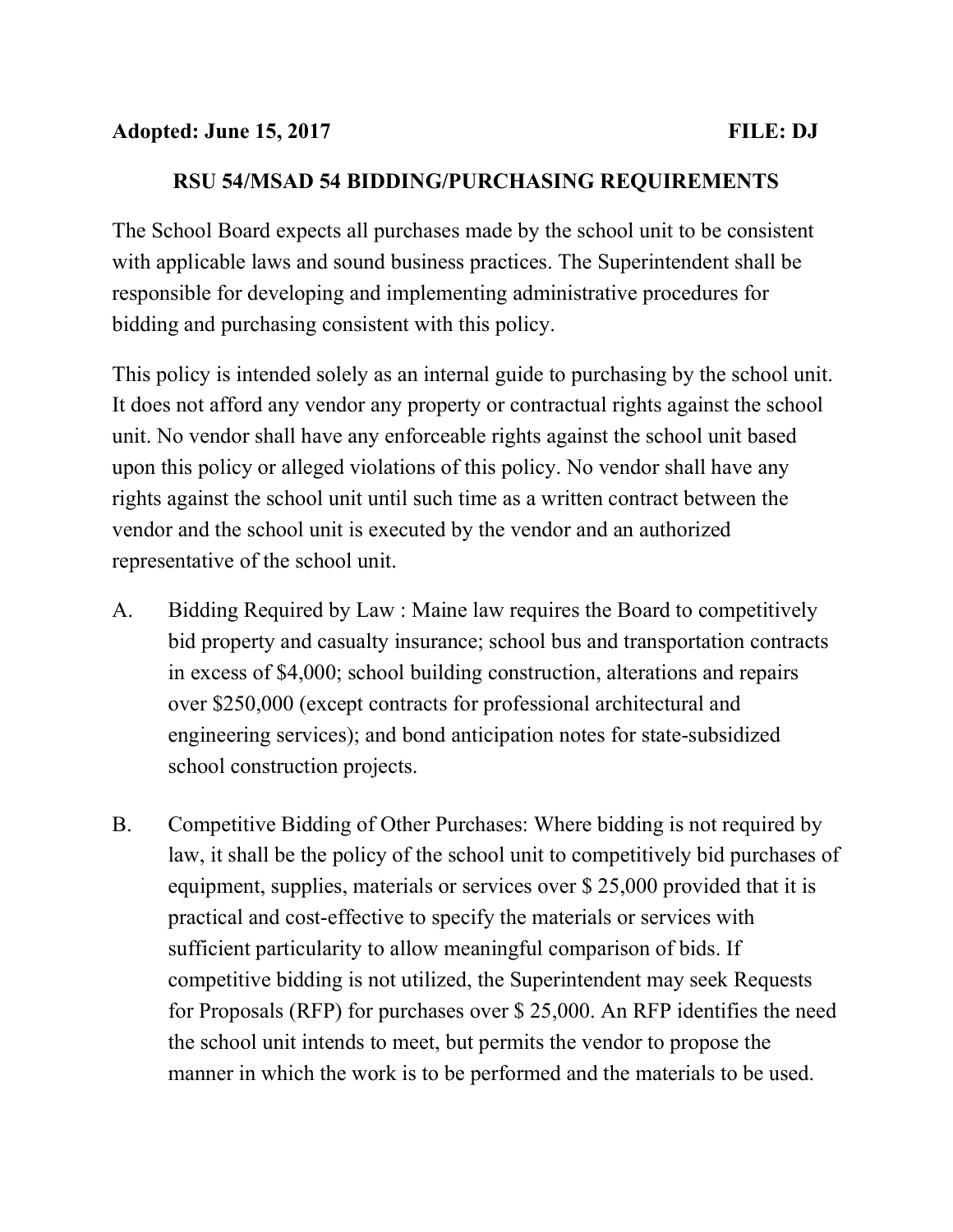# FILE: DJ

The Superintendent may forego the competitive bid or RFP process only when he/she determines that quality, expertise, time factors, or other important considerations outweigh the possible benefits of bidding or requesting proposals. In each such case, the Board shall be informed of the Superintendent's decision and the reasons for it in advance of entering into a contract.

## C. Procedures for Bidding and Requesting Proposals

The method of notification that the school unit uses to solicit bids and proposals shall be reasonably designed to attract qualified vendors. Depending upon the circumstances, such notification may include public advertising and/or mailing of notices to potential vendors.

#### Bid Procedures

- A. The notification shall specify the deadline for submitting bids and the time and place of bid opening. Bid alternates shall be permitted at the discretion of the Superintendent. The notice shall reserve the right of the school unit to reject any or all bids, and to waive technical or immaterial non- conformities in bids if in the best interest of the school unit, and to exercise judgment in evaluating bids. The Board reserves the right to negotiate with any bidder in the best interest of the District.
- B. Written bids. Bids shall be in writing, sealed and signed with outside envelope or wrapper plainly marked "Bid, not to be opened until (insert appropriate date)," and mailed or filed with the Superintendent of the unit.
- C. Time of opening. A School Board member or employee of the school unit may not open a bid until the appointed time.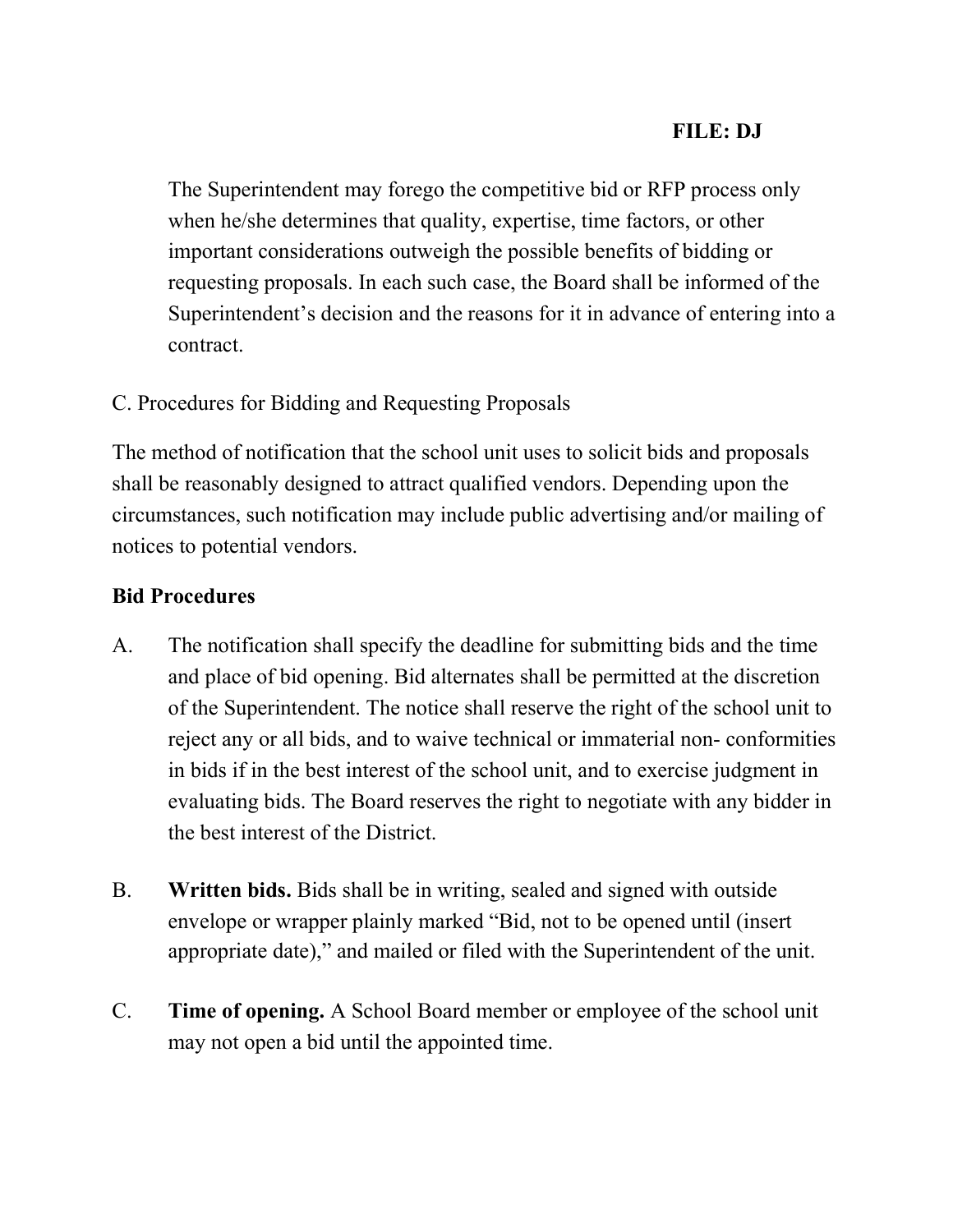- D. **Public opening.** At the time and place stated in the public notice, and open to the public, all bids shall be opened by the Superintendent or, in the Superintendent's absence or disability, by his Designee.
- E. Reading. If any citizens who are not School Board members or employees of the school unit or if any representatives of the press are present, bids shall, at that time, either be made available for examination by them or shall be read aloud in a manner to be heard plainly by those in attendance.
- F. In general, the School Board will award contracts to the lowest bidder which the Superintendent and School Board deem can satisfactorily fulfill the contract.

# Procurement Methods for Federally Funded Projects

The Superintendent or his or her designee shall be responsible for developing, updating as necessary, and implementing a written administrative procedures manual (hereafter, the "Federal Procurement Manual") to govern the procurement and purchase of property, goods, and services using any federal award<sup>1</sup> that is subject to the Uniform Grant Guidance, codified at 2 CFR Part 200 ("UGG Federal Award"). The Federal Procurement Manual shall be consistent with all applicable federal laws and rules.

<sup>&</sup>lt;sup>1</sup> A "federal award" is any federal financial assistance (including cost-reimbursement contracts) that a school unit receives either directly from a federal agency or indirectly from a pass-through entity such as the State education department. See 2 CFR § 200.38. Most, but not all, federal awards received by a school unit are subject to the Uniform Grant Guidance. To confirm whether a federal award is subject to the Uniform Grant Guidance, review the terms and conditions of the applicable grant agreement or cooperative agreement and the applicability provisions of the Uniform Grant Guidance, codified at 2 CFR § 200.101.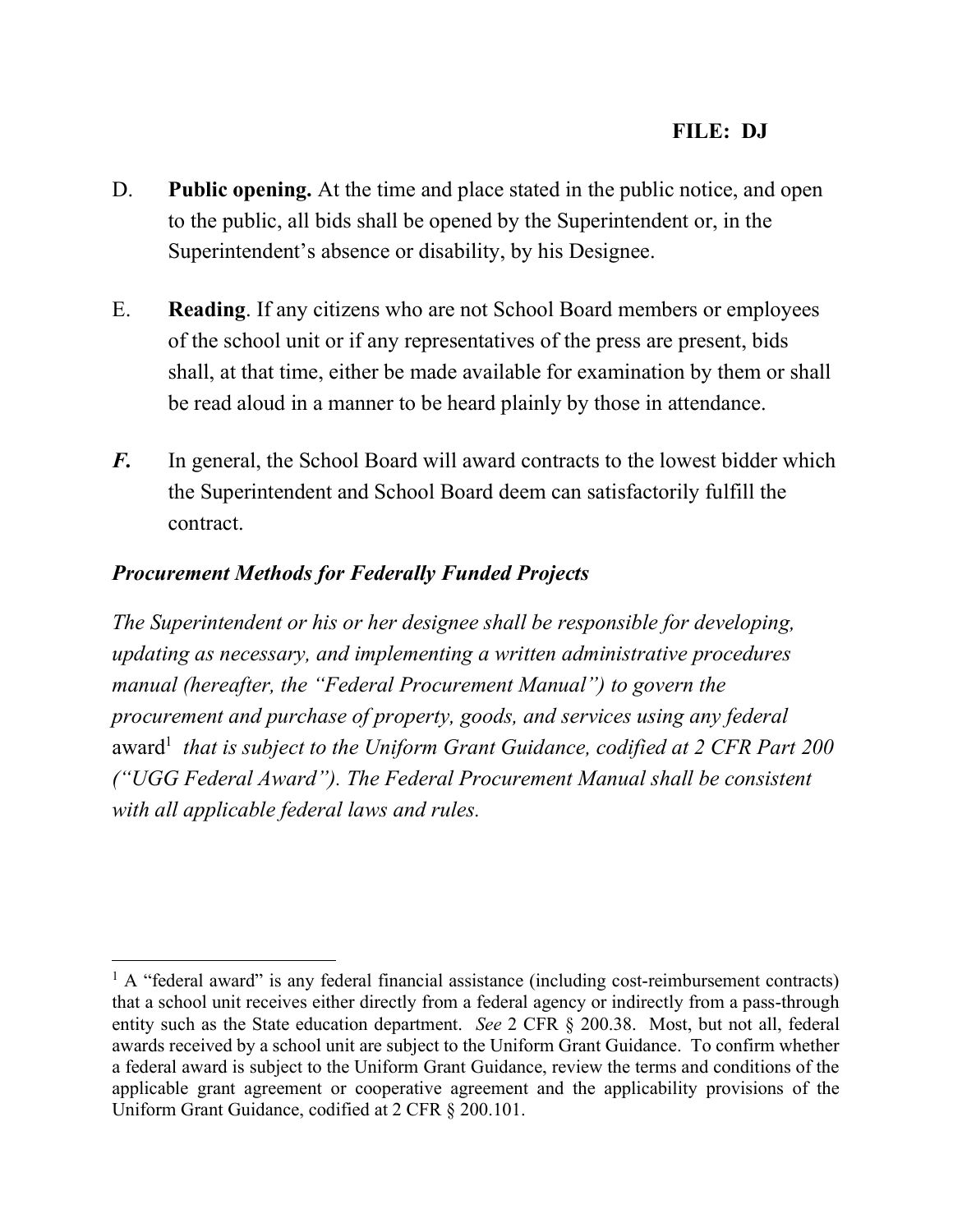# FILE: DJ

Notwithstanding any policy provision to the contrary, the procurement and purchase of property, goods, and services using a UGG Federal Award, in whole or in part, must comply with the Federal Procurement Manual. Wherever this policy or any of the school unit's administrative procedures are inconsistent with federal laws or rules, the provisions of the federal laws or rules shall control.

### NEPN/NSBA Code: DJ

### RFP Procedures

- A. Proposals should be submitted in plain envelopes clearly marked "Proposal, not to be opened until (state time and date)." The RFP shall state the time and date that proposals shall be opened, and no proposals shall be opened before that time. Public opening is not required.
- B. Proposals are to be evaluated based on criteria appropriate for the project in question, and the contract will be awarded to the vendor whom the Superintendent and School Board deem best able to meet the requirements of the school unit.

## Legal Reference:

Legal Reference: 34 CFR Parts 74 and 80 (Education Department General Administrative Regulations ("EDGAR")) (for federal awards made prior to 12/26/2014)

> 2 CFR Part 200 (Uniform Administrative Requirements) (for federal awards made on or after 12/26/2014)